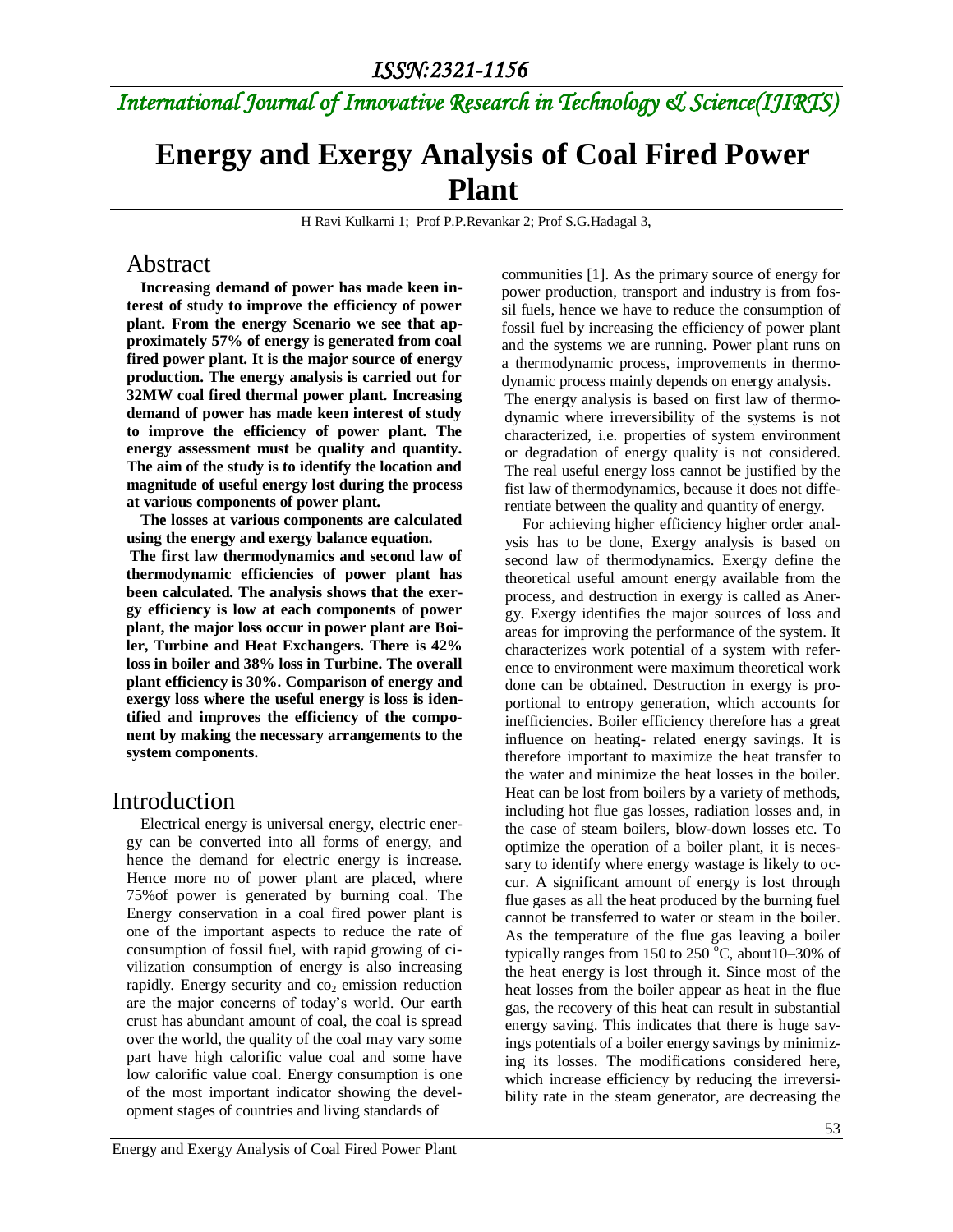#### *ISSN:2321-1156*

## *International Journal of Innovative Research in Technology & Science(IJIRTS)*

fraction of excess combustion air and decreasing the stack-gas temperature [2].

This project has been conduct on exergy analysis in one of the units of Surana Thermal power plant, Raichur, Karnataka. The exergy analysis identifies the area where and how much the loss are occurring, and area of improvements are discussed to improve the efficiency of the power plant.

## Methodology

Case study on thermal power plant, major components of power plant of are listed, points are selected carefully such that it measure the temperature, mass flow rate, pressure is noted down at each inlet and outlet of components of the system. At full load condition parameter reading is noted down. For these points enthalpy and entropy value is noted from the steam table. Individual energy and exergy analysis is calculated for each components of the system. The Exergy destruction at each point is calculated and the loss is determined with location and magnitude. The energy and exergy efficiency is also calculated and to identify the loss occurring in power plant component.



Fig: 1 Layout of Steam Power Plant with Point of interest

## Energy balance equation in power plant components

Energy balance for Boiler  $[(m1 \times h1) + (m13 \times h13) + (m14 \times h14)] =$ [m2×h2+m11×h11+E(boiler)  $_{(1)}$ 

Energy balance for Turbine  $[(m2 \times h2)] = [(m3 \times h3) + (m4 \times h4) +$  $(m5 \times h5) + E(turbine) + W(turbine)]_{(2)}$ 

Energy balance for Condenser

 $[(m5 \times h5) + (m17 \times h17)] = [(m6 \times h6) +$  $(m18 \times h18) + E(condensor)](3)$ Energy balance for Condenser pump  $[(m6 \times h6) + (w(pump))] = [(m7 \times h7) +$  $\bigl( E (condensor \; pump) \bigr) \bigl|_{(4)}$ 

Energy balance for Low pressure Heater  $[(m7 \times h7) + (m4 \times h4)] = [(m8 \times h8) +$  $Elow$  pressure heater(5) Energy balance for Deaerator  $[(m3 \times h3) + (m8 \times h8)] = [(m9 \times h9) +$ E(deareator)] $_{(6)}$ 

Energy balance for boiler feed pump  $[(m9 \times h9) + W(pump)] = [(m10 \times h10) +$  $E(boller$  feed pump $(7)$ Energy balance for Economizer  $[(m10 \times h10) + (m11 \times h11)] = [(m1 \times h1) +$  $(m12 \times h12) + E(economizer)$ [8]

Energy balance for Air Pre Heater  $[(m12 \times h12) + (m16 \times h16)] = [(m13 \times h13) +$  $(m15 \times h15) + E(air \text{ pre heater})$  (9)

# Balance of Exergy in power plant

## components

Exergy balance for Boiler  $a1 = [(h1 - hr) - Tr(S1 - Sr)],$  (10)  $[(m1 \times a1) + (m13 \times a13) + (m14 \times a14)] =$  $[m2xa2+m11xa11+A(boiler)(11)]$ Exergy balance for Turbine  $[(m2 \times a2)] = [(m3 \times a3) + (m4 \times a4) +$  $(m5 \times a5) + A(turbine) + W(turbine)]$  (12) Exergy balance for Condenser  $[(m5 \times a5) + (m17 \times a17)] = [(m6 \times a6) +$  $m18\times a18+A$ (condensor) (13) Exergy balance for Condenser pump  $[(m6 \times a6) + (w(pump))] = [(m7 \times a7) +$ Acondensor pump (14) Exergy balance for Low pressure Heater  $[(m7 \times a7) + (m4 \times a4)] = [(m8 \times a8) +$ Alow pressure heater(15) Exergy balance for Deaerator  $[(m3 \times a3) + (m8 \times a8)] = [(m9 \times a9) +$  $A(deareator)](16)$ Energy balance for boiler feed pump  $[(m9 \times a9) + W(pump)] = [(m10 \times a10) +$  $A(boller feed pump)](17)$ Exergy balance for Economizer  $[(m10 \times a10) + (m11 \times a11)] = [(m1 \times a1) +$  $(m12 \times a12) + A(economizer)$ [(18)

54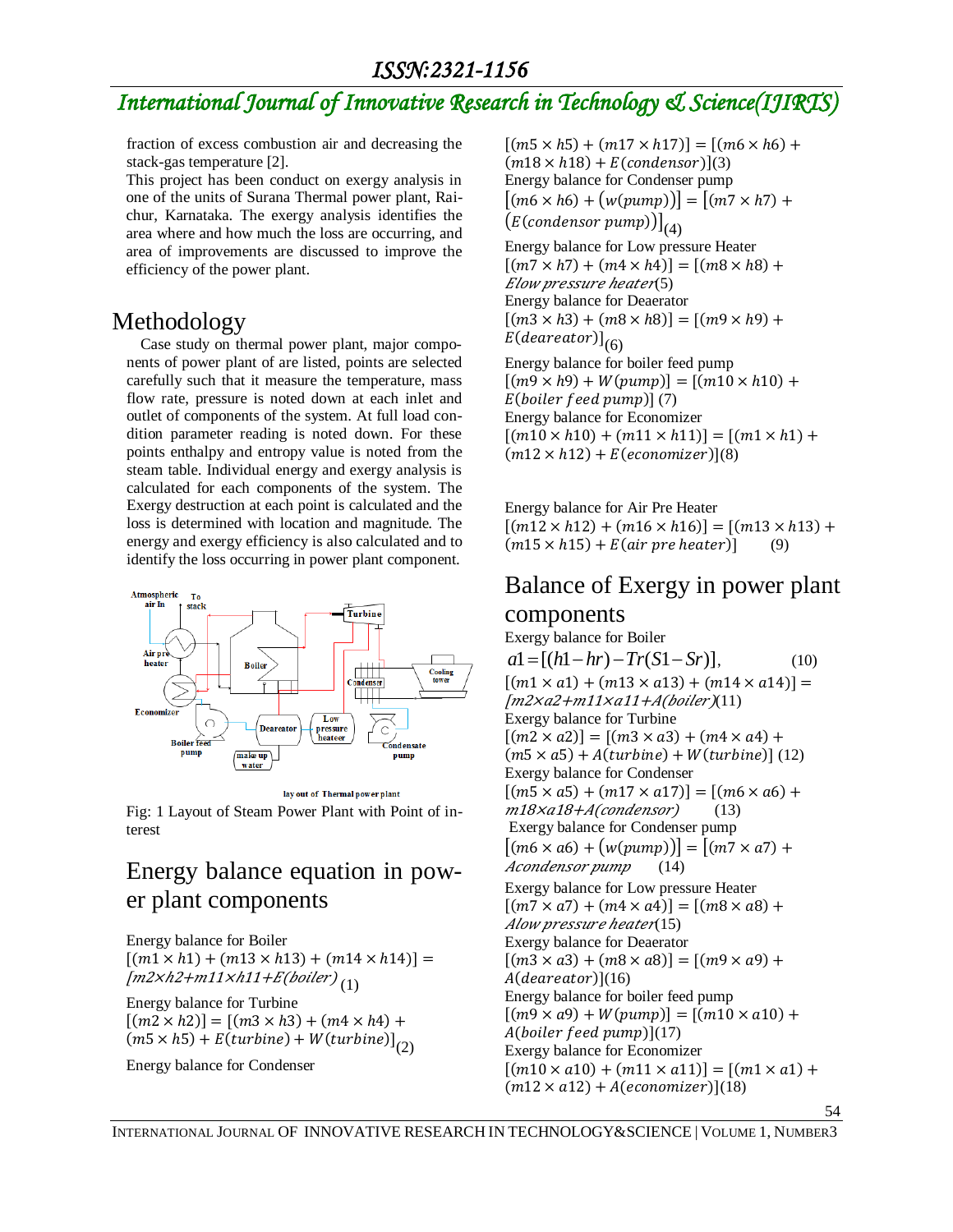#### *ISSN:2321-1156*

## *International Journal of Innovative Research in Technology & Science(IJIRTS)*

Exergy balance for Air Pre Heater  $[(m12 \times a12) + (m16 \times a16)] = [(m13 \times a13) +$  $(m15 \times a15) + A(air \ pre \ heater)]$  (19)

#### **Exergy Efficiency of power plant**

Boiler =49% Turbine=65% Condenser=11% Condenser Pump=86% Low Pressure Heater=87% Deaerator= 67% Boiler feed Pump =95% Economizer=73% Air Pre Heater=71%



Fig: 5.2 Heat loss in kW of Exergy

### **Results and discussion**

The energy losses at various components of power plant are determined and from the graph we can determine that major loss occurring in the plant through Boiler, Turbine and condenser. These results are based on first law of thermodynamics. On x-axis there are different components of power plant and yaxis represents the amount of heat lost in kW.



Fig: 5.1 Heat loss in kW of energy

The Exergy analysis of major components are done, where from the above graph we can identify the useful energy loss that is taking place in the plant are determined i.e. through Boiler, turbine even though major loss are in boiler and turbine both in energy and exergy calculation, but the loss are accurate as compared to energy calculation with exergy calculation. It is a second order calculation; hence the results are more accurate. On comparing the Graph in figure 5.1 and 5.2 we can see that the energy loss is more in figure 5.2. Hence the Boiler, turbine is to be redesigned to reduce the heat loss and better heat transfer in boiler, and by redesigning the turbine.



Fig: 5.3 Percentage of energy loss in components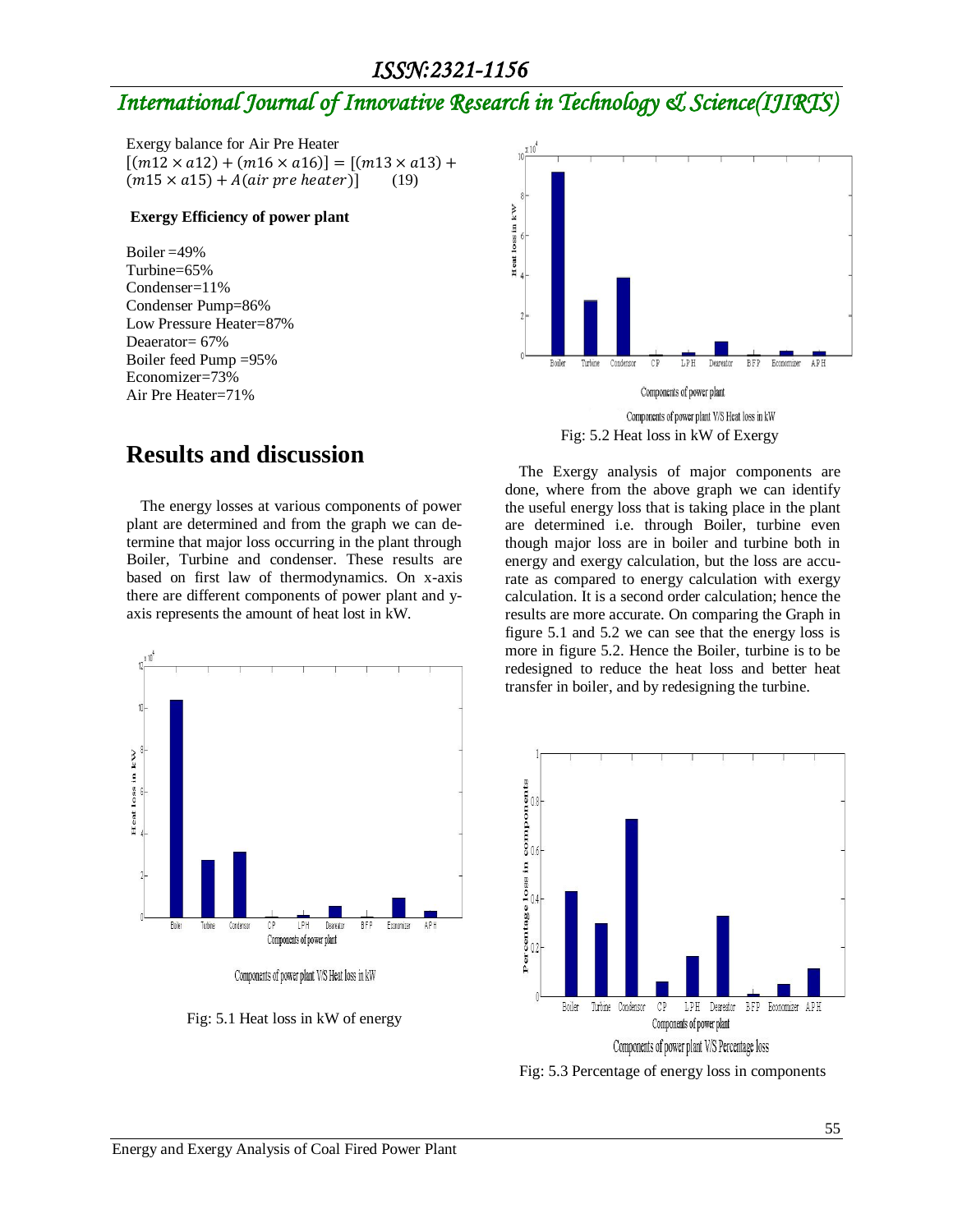## *International Journal of Innovative Research in Technology & Science(IJIRTS)*



Fig: 5.4 Percentage of Exergy loss in components

The efficiency of components in the power plant is found out using energy and exergy calculation. From the above graph we can see that the efficiency of loss in Boiler and turbine is more as compared to other components of power plant, hence we should improve the efficiency of boiler and turbine by redesign. Even though the percentage loss in condenser is more the quality of the energy is not good. By comparing the graph figure 5.3 and 5.4 we can conclude that the major loss is taking place in boiler and turbine. Hence scope of saving energy is more in these components.

#### Generator Power output

The above graph shows the power output of the generator for the respective mass flow rate of steam. As the mass flow rate increases the power output of generator also increase. The power output is a function of turbine steam flow rate. It is useful to determining the steam flow requirement at part load conditions of the turbine generator unit.



rate

## Conclusion

The following conclusions have been drawn from the drawn from the site study at thermal power plant,

- $\triangleright$  The exergy analysis of the power plant identifies areas where most of the useful energy is lost and discusses potential of the lost energy for improvement of the plant energy efficiency.
- $\triangleright$  It shows that the boiler and turbine of a power generation plant is the major source of useful energy lost. Only negligible amounts of useful waste energy can be recovered through implementing some heat recovery system.
- In order to achieve significant improvement of energy efficiency the boiler and turbine systems need to be altered, which require further technoeconomic study.
- $\triangleright$  From ultimate analysis of boiler we can see that complete combustion taking place but due to upward pressure of air, fuel contains fines which flies with flue gas and burns at the top of boiler by increasing the temperature of super heater and leaving the boiler at very high temperature.
- $\triangleright$  The percentage of fines is to be reduced or fuel injection type should be changed by studying the design of boiler. Thus efficiency can be improved.
- $\triangleright$  Even though loss in condenser is more the Quality of energy obtained is not, hence we have to concentrate on boiler and turbine to increase the efficiency of the plant.

56